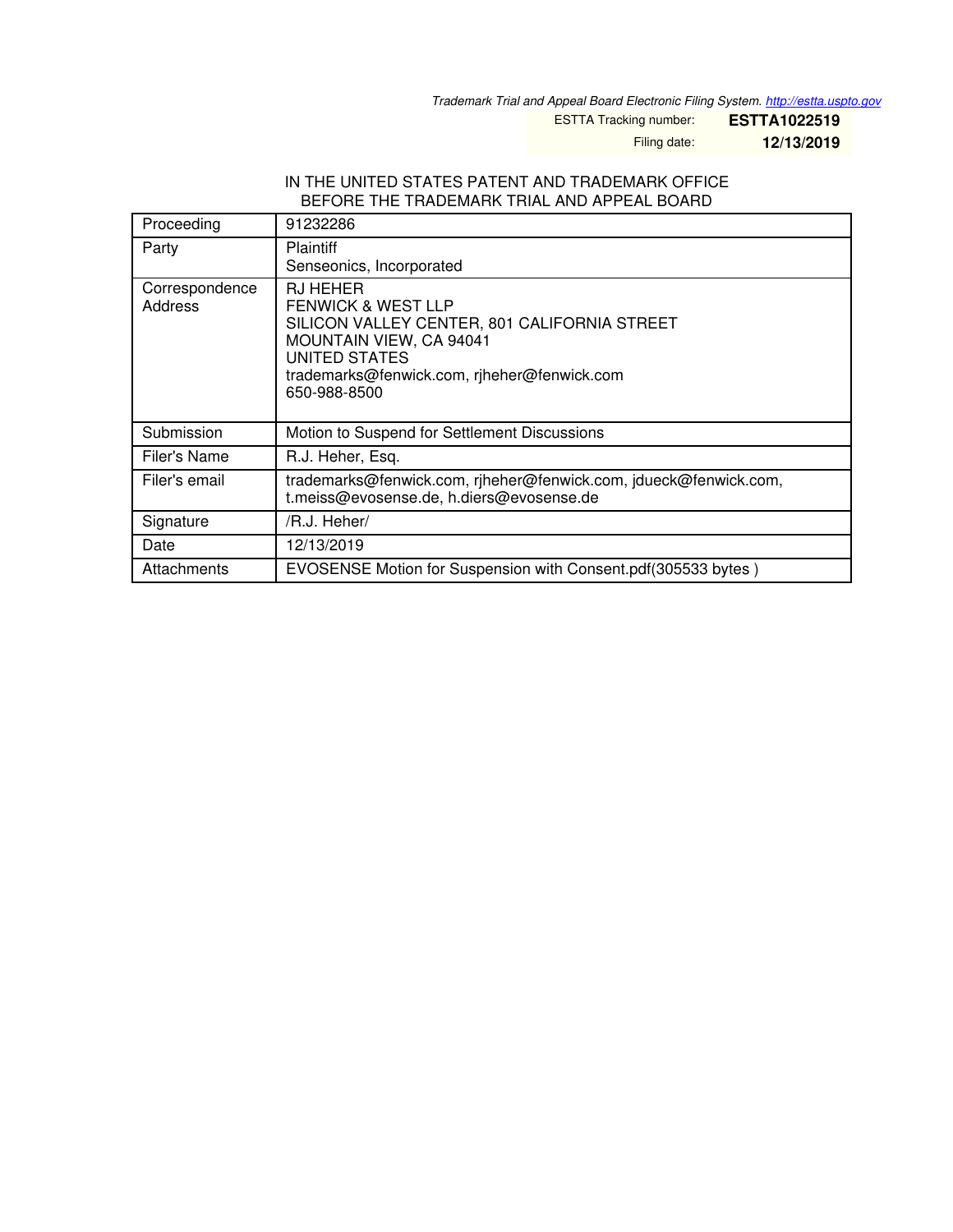## **IN THE UNITED STATES PATENT AND TRADEMARK OFFICE BEFORE THE TRADEMARK TRIAL AND APPEAL BOARD**

In the matter of Trademark Application Serial No. [86/845,324](http://tsdr.uspto.gov/#caseNumber=86845324&caseType=SERIAL_NO&searchType=statusSearch)  Mark: EVOSENSE

| Senseonics, Incorporated<br>Opposer, | Opposition No. 91232286 |
|--------------------------------------|-------------------------|
| VS.                                  |                         |
| EvoSense Research & Development GmbH |                         |
| Applicant.                           |                         |

## **MOTION FOR SUSPENSION WITH CONSENT**

Opposer Senseonics, Incorporated ("Opposer"), with the consent of Applicant EvoSense Research & Development GmbH ("Applicant"), requests further suspension of the Opposition for 90 days and that all trial dates be reset accordingly, on the grounds that the parties are engaged in settlement discussions. Pursuant to the Board's Order dated September 4, 2019, Opposer provides the following status report showing good cause and setting forth the specific efforts that the parties have made towards settlement during the previous periods of suspension, along with a proposed reset trial schedule.

1. The parties have been engaged in productive settlement discussions, and believe that they are close to reaching a final settlement. The parties have been primarily negotiating amendments to Applicant's identification of services in Trademark Application Serial No. [86/845,324](http://tsdr.uspto.gov/#caseNumber=86845324&caseType=SERIAL_NO&searchType=statusSearch) (the "Application").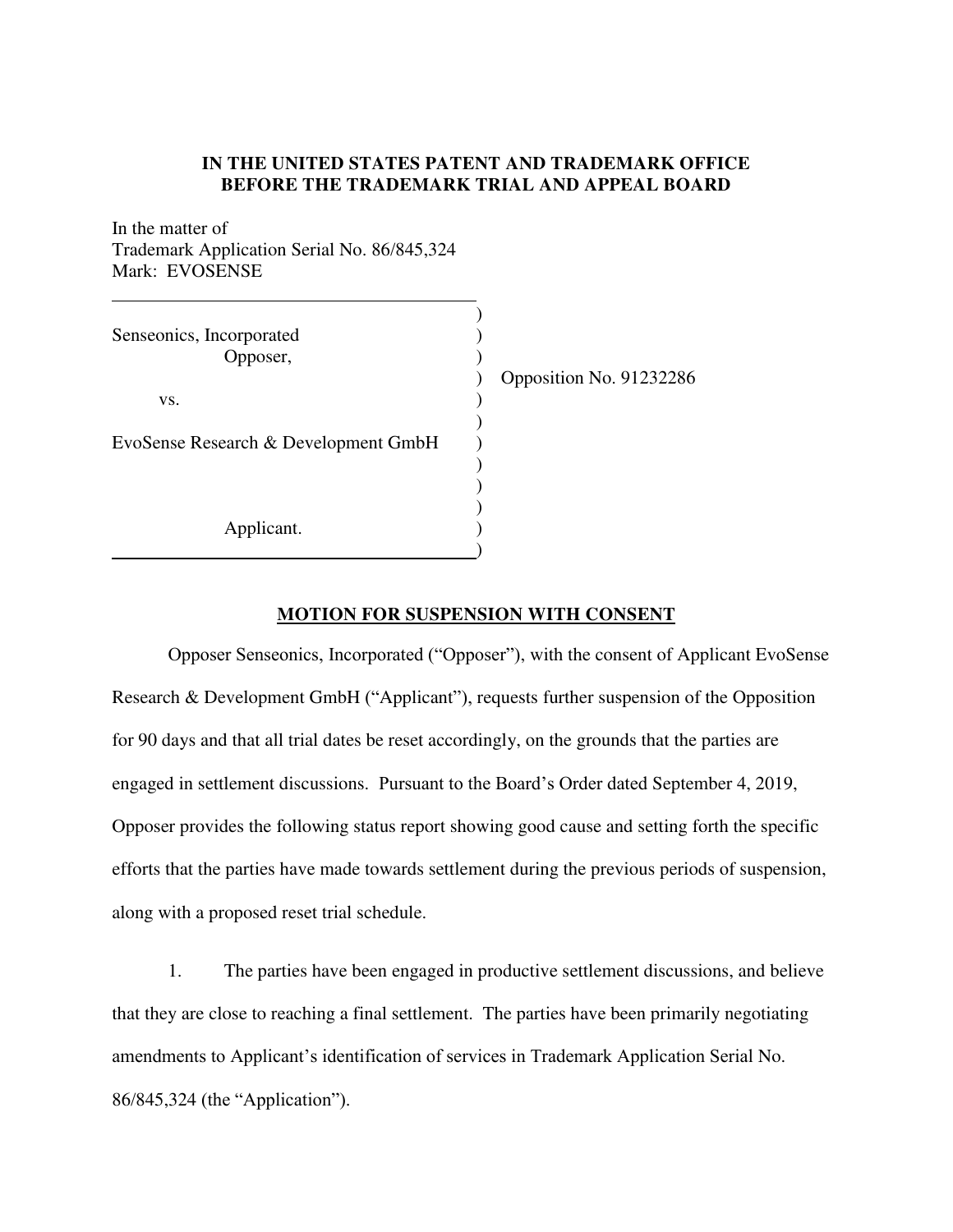2. As of their most recent substantive correspondence on December 11, 2019, Applicant has tentatively agreed in principle to the settlement terms proposed by Opposer, but Applicant needs to obtain the approval of others in Applicant's company regarding the scope of the amendments to Applicant's identification of services and the final settlement agreement. The parties only need to finalize the scope of the amendment to the identification of services and the final settlement documentation.

3. On May 21, 2018, Applicant sent an email to Opposer's counsel, providing its proposed amendment to the identification of services and a draft settlement agreement.

4. On December 3, 2018, Applicant sent an email to Opposer's counsel, regarding Applicant's settlement proposal with a modification to its proposed amendment to the identification of services.

5. On May 30, 2019, Opposer's counsel indicated in an email to Applicant that Opposer continued to find some of the terms in Applicant's settlement proposal unacceptable and provided a counterproposal primarily relating to amendments to the identification of services in the Application and to making the settlement terms reciprocal.

6. On August 18, 2019, Applicant agreed in principle to the terms proposed by Opposer's counsel on May 30, 2019.

7. On December 6, 2019, Opposer's counsel sent an email to Applicant, regarding Applicant's settlement proposal with a modification to its proposed amendment to the identification of services.

2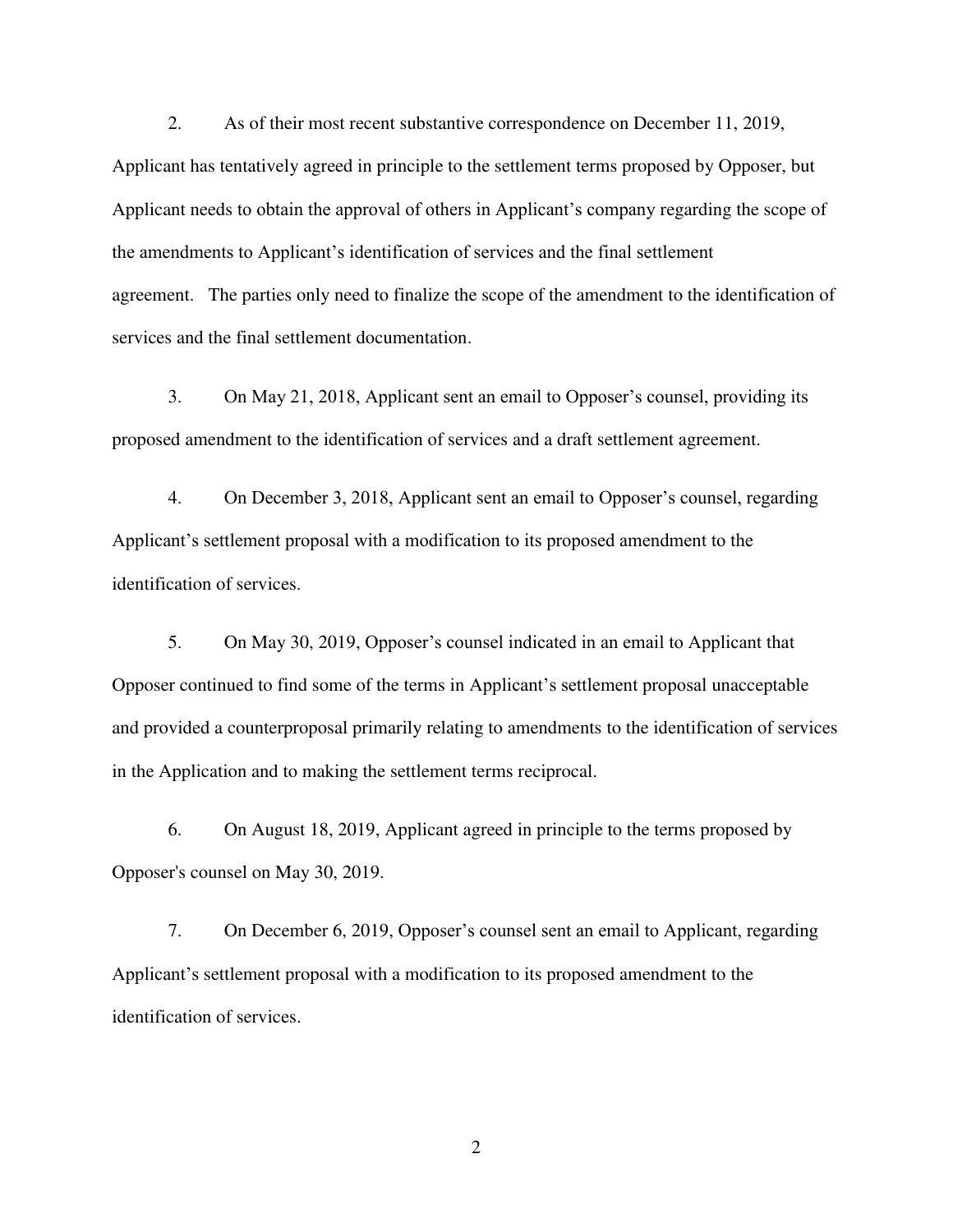8. The only remaining issue in the settlement is that Applicant needs to obtain the approval of others in the company regarding the scope of the amendments to Applicant's identification of services and the final settlement agreement. The parties believe that a 90-day suspension of the Opposition will further the parties' ability to reach a final settlement.

9. The parties propose the following reset schedule:

| Discovery Closes                            | March 13, 2020     |
|---------------------------------------------|--------------------|
| <b>Plaintiff's Pretrial Disclosures Due</b> | April 27, 2020     |
| Plaintiff's 30-day Trial Period Ends        | June 11, 2020      |
| Defendant's Pretrial Disclosures Due        | June 26, 2020      |
| Defendant's 30-day Trial Period Ends        | August 10, 2020    |
| <b>Plaintiff's Rebuttal Disclosures Due</b> | August 25, 2020    |
| Plaintiff's 15-day Rebuttal Period Ends     | September 24, 2020 |
| <b>Plaintiff's Opening Brief Due</b>        | November 23, 2020  |
| Defendant's Brief Due                       | December 23, 2020  |
| <b>Plaintiff's Reply Brief Due</b>          | January 7, 2021    |
| Request for Oral Hearing (optional) Due     | January 17, 2021   |

WHEREFORE, in view of the foregoing, Opposer respectfully asks that the Board grant the Motion to Suspend with Consent for 90 days and reset disclosure, discovery and trial dates accordingly.

Dated: December 13, 2019 Respectfully submitted,

By: /R.J. Heher/ R.J. Heher FENWICK & WEST LLP Silicon Valley Center 801 California Street Mountain View, CA 94041 Telephone: 650.988.8500

> Attorney for Opposer Senseonics, Incorporated